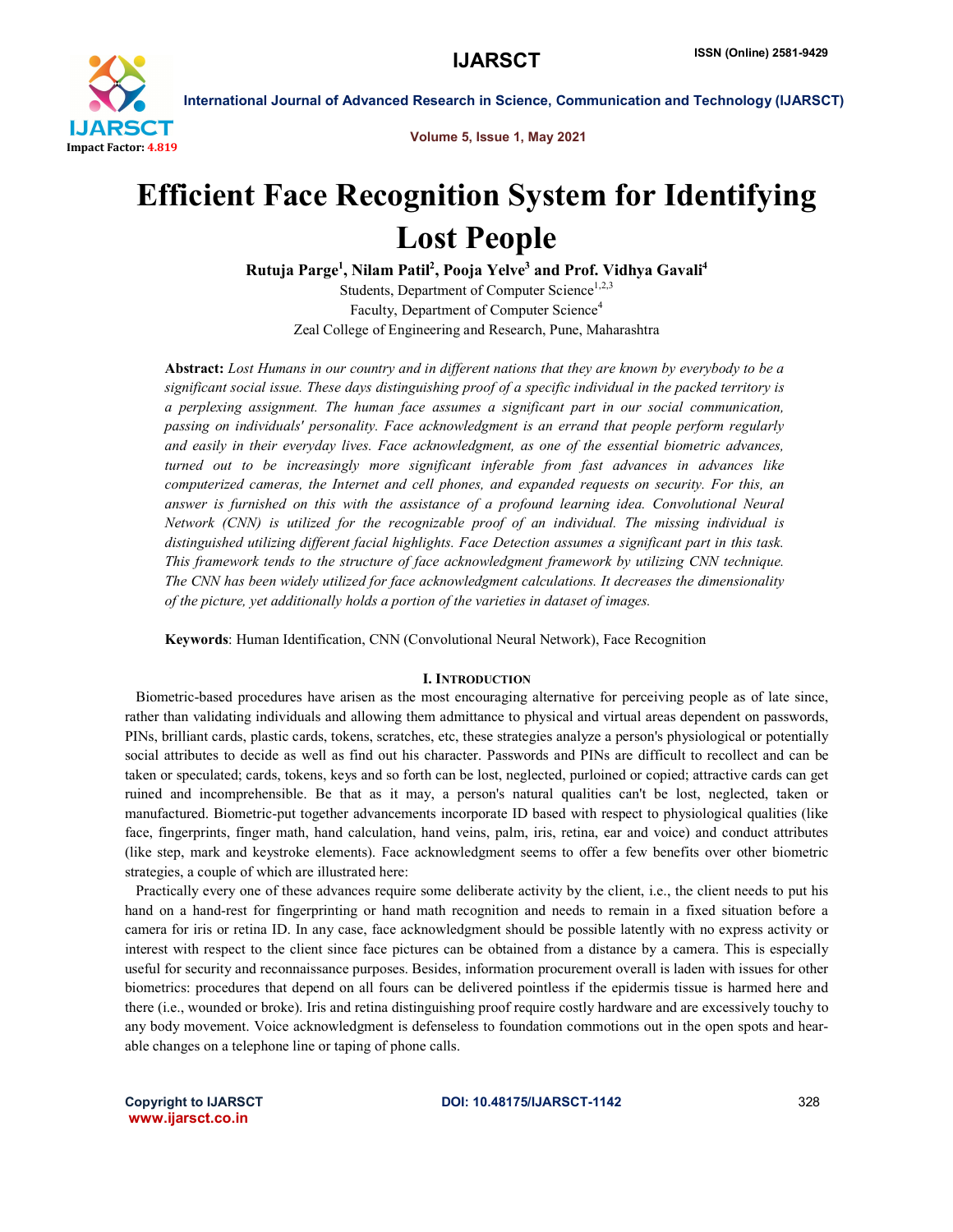

# International Journal of Advanced Research in Science, Communication and Technology (IJARSCT)

Volume 5, Issue 1, May 2021

#### II. LITERATURE SURVEY

 Present a mixture approach for face recognition and highlight extraction. They present a mix of three notable calculations; Viola-Jones face discovery structure, Neural Networks and Canny edge recognition strategy to identify face in static pictures. The proposed work underlines on the face discovery and distinguishing proof utilizing Viola-Jones calculation - a constant face location framework. Neural Networks are utilized as classifiers among faces and non-faces while Canny edge discovery technique is utilized for recognizing face limits. The creators utilize mixture approach for face identification and highlight extraction with a bunch of calculations and convolutional neural organizations for characterization [1]

 In this paper Haar classifiers were utilized to identify the eyes district and eyelid highlight. Eyes were recognized to be either open or shut at a given second by utilizing edge and conditions on the evenness of human face. The eye district was prepared to learn certain credits of eyelid development. It was proposed that, Kalman channel when utilized with the flicker cycle would be a solid thresholding application, valuable in following and anticipating the squinting pace of the eyelid. [2].

 This paper presents the face acknowledgment issue has been widely concentrated by numerous specialists however precision isn't palatable. This work presents examination and execution assessment of worldwide strategies (PCA, FLD, DCT, DWT), nearby techniques (SIFT, LBP) and all potential combinations of two strategies among them. The combination is finished by solidifying the yield of numerous element extraction calculations at score levels utilizing four combination rules which are Mean, Maximum, Minimum, and item [3].

 Proposed CNN course works at different goals, rapidly dismisses the foundation districts in the quick low goal stages, and cautiously assesses few testing applicants in the last high goal stage. To improve limitation adequacy, and decrease the quantity of up-and-comers at later stages, we present a CNN-based adjustment stage after every one of the recognition stages in the course [4].

 Another significant learning based face affirmation cooperation structure was proposed. The entire strategy for developing a face affirmation part by joining condition of-the-craftsmanship methods and advances in significant learning is depicted. It is settled that with the more unassuming number of face pictures close by the proposed method for increment high precision can be cultivated [5].

### III. OBJECTIVES OF SYSTEM

- The objective of this project is to help Police and higher authorities to track down missing people quickly.
- The usual process to track a person is using investigation which requires time and experience. Most of the time, investigation method works pretty well but it is time consuming and can be unsuccessful if the person (missing) has been shifted/moved to different location (city/country).
- In such cases, the ideal approach is to go through CCTV and evidences. Again, this can be very time consuming and given the number of people that go missing every day, it can be a challenge to keep up with it.

#### IV. PROBLEM STATEMENT

 A complete face recognition system includes face detection, face preprocessing and face recognition processes. Therefore, it is necessary to extract the face region from the face detection process and separate the face from the background pattern, which provides the basis for the subsequent extraction of the face difference features. The recent rise of the face based on the depth of learning detection methods, compared to the traditional method not only shorten the time, and the accuracy is effectively improved. Face recognition of the separated faces is a process of feature extraction and contrast identification of the normalized face images in order to obtain the identity of human faces in the images.

#### V. IMPLEMENTATION DETAILS OF MODULE

 The proposed system can be used to find the lost people based on face recognition techniques using CNN (Convolutional Neural Network).The system has various face dataset of peoples which we have trained using CNN

www.ijarsct.co.in

Copyright to IJARSCT DOI: 10.48175/IJARSCT-1142 329